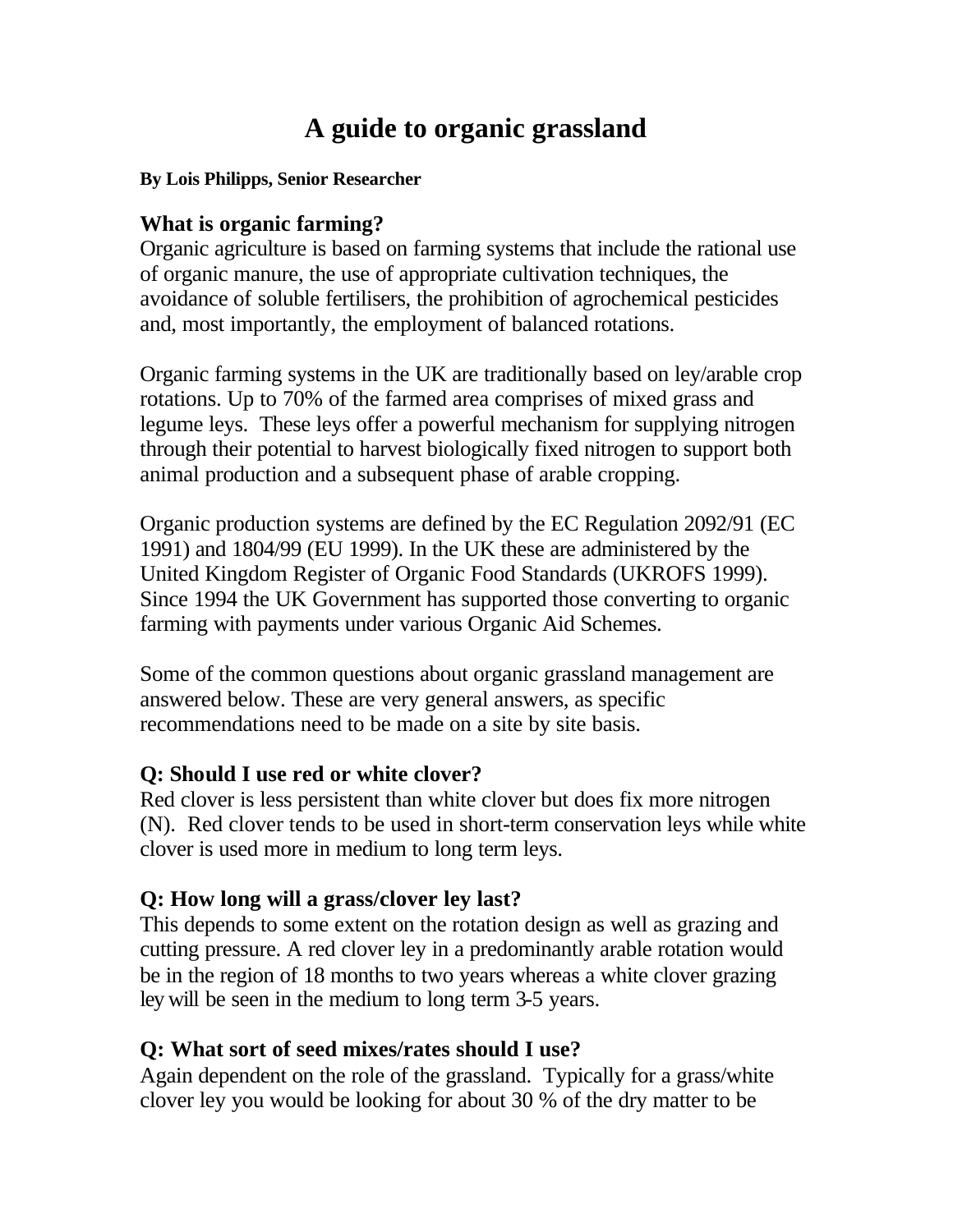clover. The tables below give an idea of the type of mix and seed rates used for short term and medium term leys.

### **Short term ley**

| <b>Seed mixtures</b> | kg/ha |
|----------------------|-------|
| Italian ryegrass     | 15    |
| Red clover           | 10    |
| Total                | 25    |

# **Medium/long term grazing leys**

|                          | <b>Cattle grazing</b> | <b>Sheep grazing</b> |
|--------------------------|-----------------------|----------------------|
| <b>Seed Mixtures</b>     | kg/ha                 | kg/ha                |
| Perennial ryegrass       | 20                    | 18                   |
| Italian ryegrass/Timothy | 8                     |                      |
| Meadow fescue            |                       |                      |
| Cocksfoot                |                       | 4                    |
| White clover             |                       | 4                    |
| Red clover               |                       |                      |
| Total                    | 32                    | 30                   |

From the end of 2003 Standards will require organic seeds to be used.

# **Q: How and when should I establish my new ley?**

Two methods are commonly used to establish leys. Again the choice of method depends on rotation design and the workload of the farm.

- 1. Undersowing into a nurse cereal crop in late April/early May
- 2. Into a prepared seed bed in the autumn

# **Q: What is clean grazing?**

Clean grazing is a rotational grazing system employed to reduce internal parasite infections. It is achieved by allowing young stock access to new leys i.e. those with the minimum worm burden and where possible alternating cattle and sheep grazing pastures.

# **Q: Aren't there problems with bloat?**

This is a frequent misconception about organic, or indeed any, clover based forage system. From time to time there may be problems, but careful management can mean the potential problems can be avoided. For example: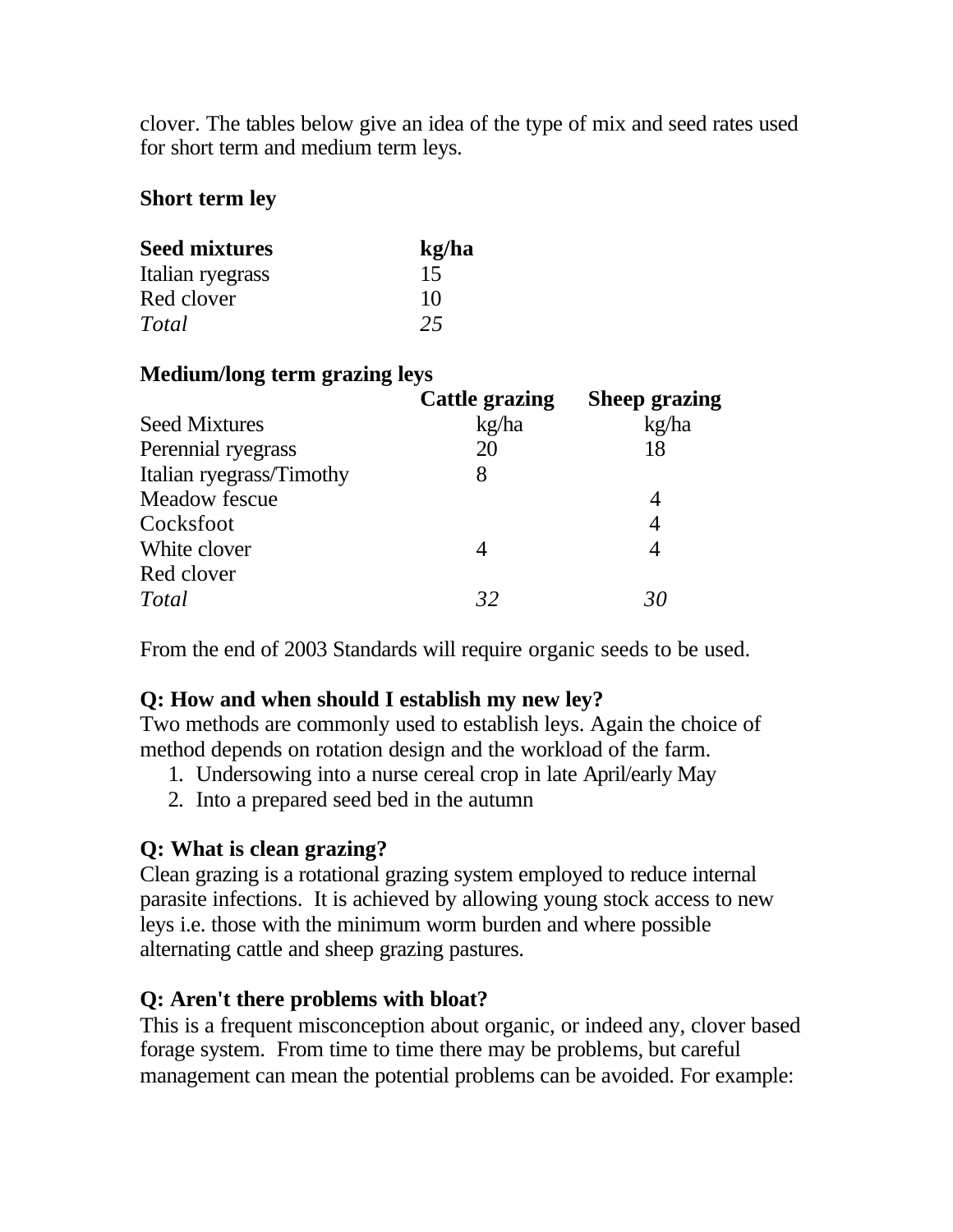Do not turn 'hungry' animals out or animals that have been held on a tight sward onto lush clover rich pasture, buffer feed first.

Do check animals at regular intervals if they have been recently put into a field of high clover content, particularly if the conditions are warm and wet.

# **Q: Aren't there problems with fertility?**

This is again a frequent misconception about organic, or indeed any, clover based forage system. Pure swards of red clover may cause fertility problems in both cattle and sheep but most grazing seed mixes contain very little red clover. If red clover silage is fed as part of a mixed ration then the likelihood of fertility problems are reduced.

# **Q: Aren't there problems with pests and diseases?**

The most common problem tends to be with slugs at establishment. A firm seedbed and rolling can control the problem.

Ensure there is a 5-6 year interval between clover crops, and a 5 year interval between lucerne.

### **Q: How do I control weeds? Especially persistent perennial weeds like docks and thistles?**

Weeds are controlled in the sward by cultural methods such as chain harrowing in the Spring or regular topping through the growing season. New leys can be topped before grazing to control annual weeds.

Perennial weeds need to be controlled throughout the rotation, starting with intensive cultivations prior to the establishment of the ley, prevention of the setting seeds by timely topping, by composting farm yard manure and by aeration of slurry and by rotavation at the end of the ley phase.

# **Q: What fertilisers can I use?**

Organic standards prohibit the use of soluble N fertilisers because, within an organic grass/clover system, the bacteria associated with the clover will supply nitrogen. Leys also build up soil organic matter and the recycling of the soil processes also contributes to the N supply.

Regular soil analysis is recommended to ensure the balance of soil fertility is being maintained.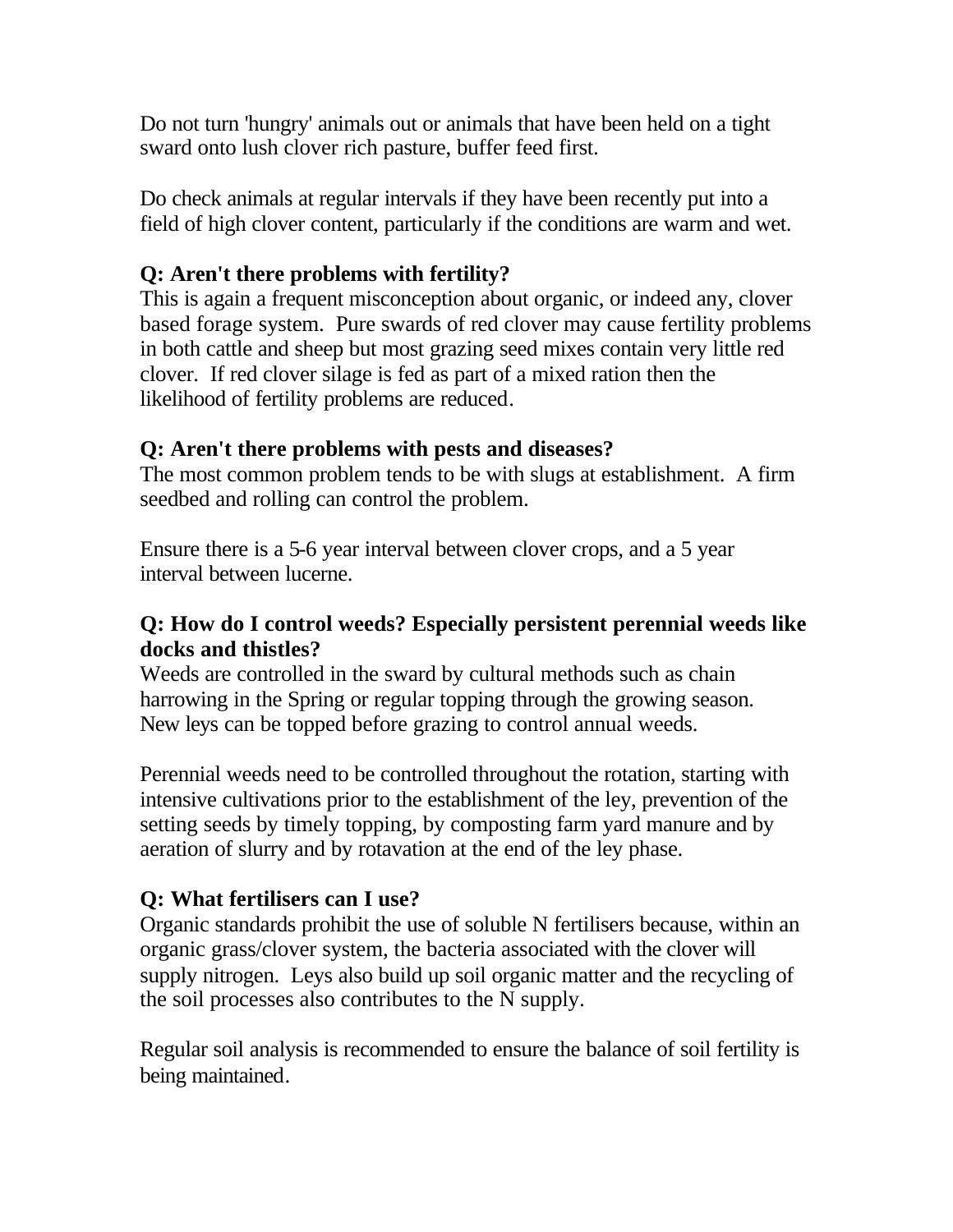On grass/clover leys, farm yard manure and slurries are applied to forage crops in the rotation as these crops often have the greatest nutrient off-take particularly when the forage is being cut for conservation.

Slow release mineral fertilisers e.g. Rock P, are permitted if the soil fertility has declined. Lime can be used if the pH has also declined.

On temporary leys there is a maximum application of FYM that can be applied, this limit is equivalent to 170kg N ha year. For unimproved meadows the amount of N applied must not exceed 75 kg N ha year which is equivalent to an application rate of 25 t FYM ha year.

#### **Q: What silage additives can I use?**

It is important to get an adequate wilt, excluding air, sheeting over night, double sheeting and weighting on completion.

The following silage additives are permitted: Molasses, bacterial and enzyme additives. The use of these additives is particularly important in wet seasons.

It is important that organic producers check with their certification body if they are uncertain if a particular product is approved.

### **Q: What are the typical yields?**

In established organic systems stocking rates are typically about 25% lower than in a conventional system (1.4 to 1.8 LU/ha is the range for many organic farms).

Grass clover yields should not be seen as comparable with unfertilised grass (zero N yields). Grass clover systems are likely to be receiving about 200 kg N ha year from nitrogen fixation. Research has shown that organic swards, on average, produce 11t DM ha year. (Newton 1995).

### **Perspective**

The aim of organic systems is to work within a closed system, as far as possible, which in terms of organic livestock means relying primarily on home produced feeds. Provided that the stocking rate reflects the carrying capacity of the farm, well-managed grass clover leys can provide sufficient forage and stock should not require supplementary feeding during the summer. Grass clover leys also produce good quality silage; so with good